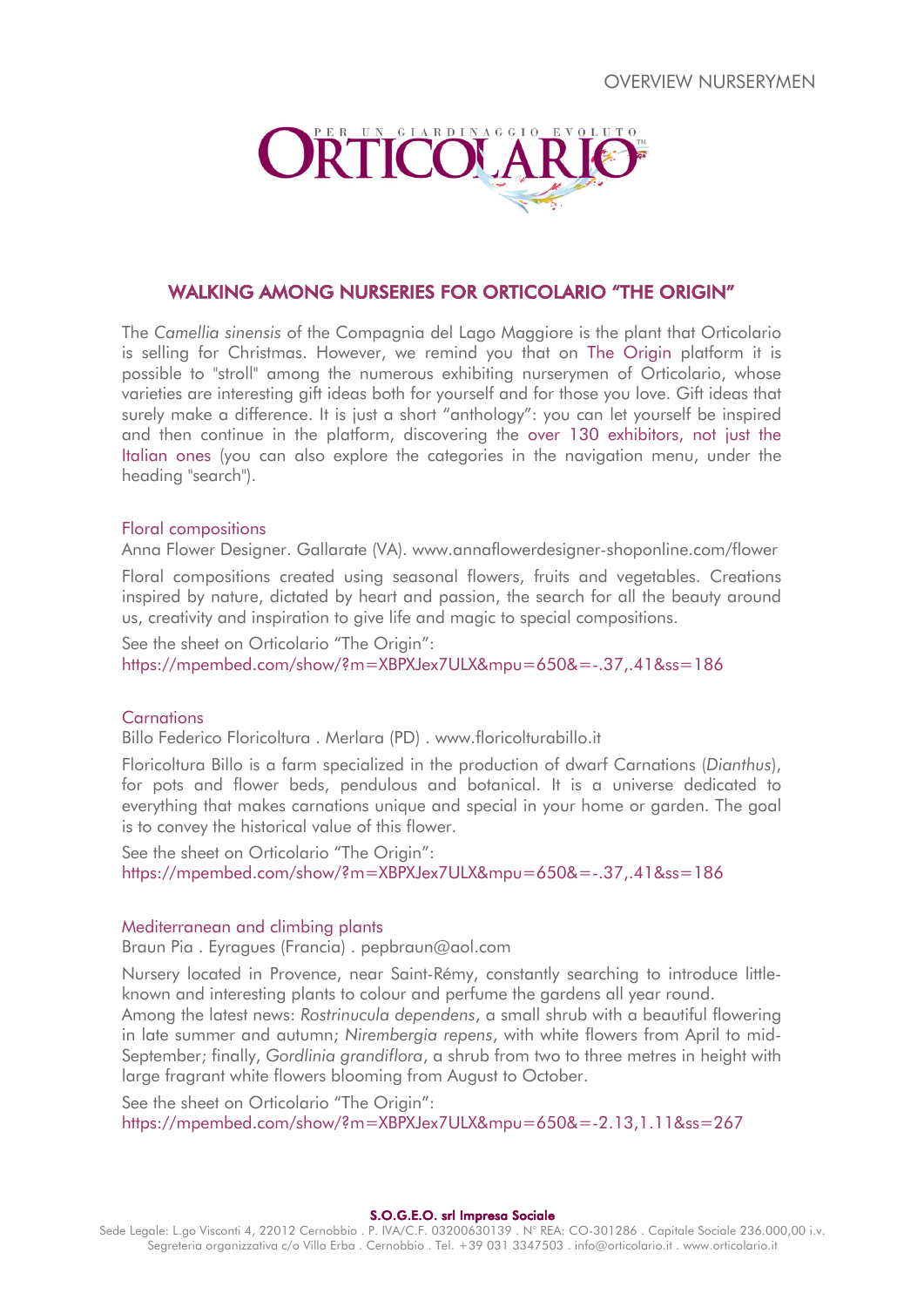#### Shade plants and grasses

Central Park . Galliate (NO) . mariomariani.studio

The nursery was founded in 1994 and immediately took on an unusual connotation. Perennial herbaceous plants, trees and shrubs, not yet on the market, are sown and 'tested'. Our continuous research and selection work allowed us to collect many exhibitions awards. Their plants, which cannot normally be found on the market, include ferns and maples, rustic prickly pears and many wonderful surprises.

See the sheet on Orticolario "The Origin": https://mpembed.com/show/?m=XBPXJex7ULX&mpu=650&=-2.96,.57&ss=229

#### Peonies

Centro Botanico Moutan . Loc. Il Pallone. Vitorchiano (VT) . www.centrobotanicomoutan.it

It is a very special place, located in the hills of Northern Lazio. On an area of 15 hectares, among holm oaks, cypresses, oaks and centuries-old olive trees, the rarest collection of Chinese peonies in the world is preserved: over 250,000 plants, including about 600 different varieties and natural hybrids belonging to known botanical species.

See the sheet on Orticolario "The Origin": https://mpembed.com/show/?m=XBPXJex7ULX&mpu=650&=-2.73,.23&ss=197

# Ornamental plants

Donna di piante . Pistoia . www.donnadipiante.com

Passion, research and curiosity are the three words to describe Donna di Piante, a nursery that ranges from the most common to niche plants, such as *Vitex agnus-castus* 'Delta Blues', from those of Nordic climates to the species of sunny Mediterranean environments and of the tropics, such as the *Erythrina x bidwilli*.

See the sheet on Orticolario "The Origin": https://mpembed.com/show/?m=XBPXJex7ULX&mpu=650&=-1.51,1.05&ss=295

# Shrubs and berry re-flowering plants

Maurizio Feletig Azienda Agricola . Arignano (TO) . www.rosebacche.it

Small nursery specialized in the research and reproduction of shrubs and small trees that after the rich blossoms are covered with small fruit-berries, apples that brighten the garden even in winter, essential in the most natural gardens where they nourish and shelter wildlife.

See the sheet on Orticolario "The Origin": https://mpembed.com/show/?m=XBPXJex7ULX&mpu=650&=-2.73,.23&ss=197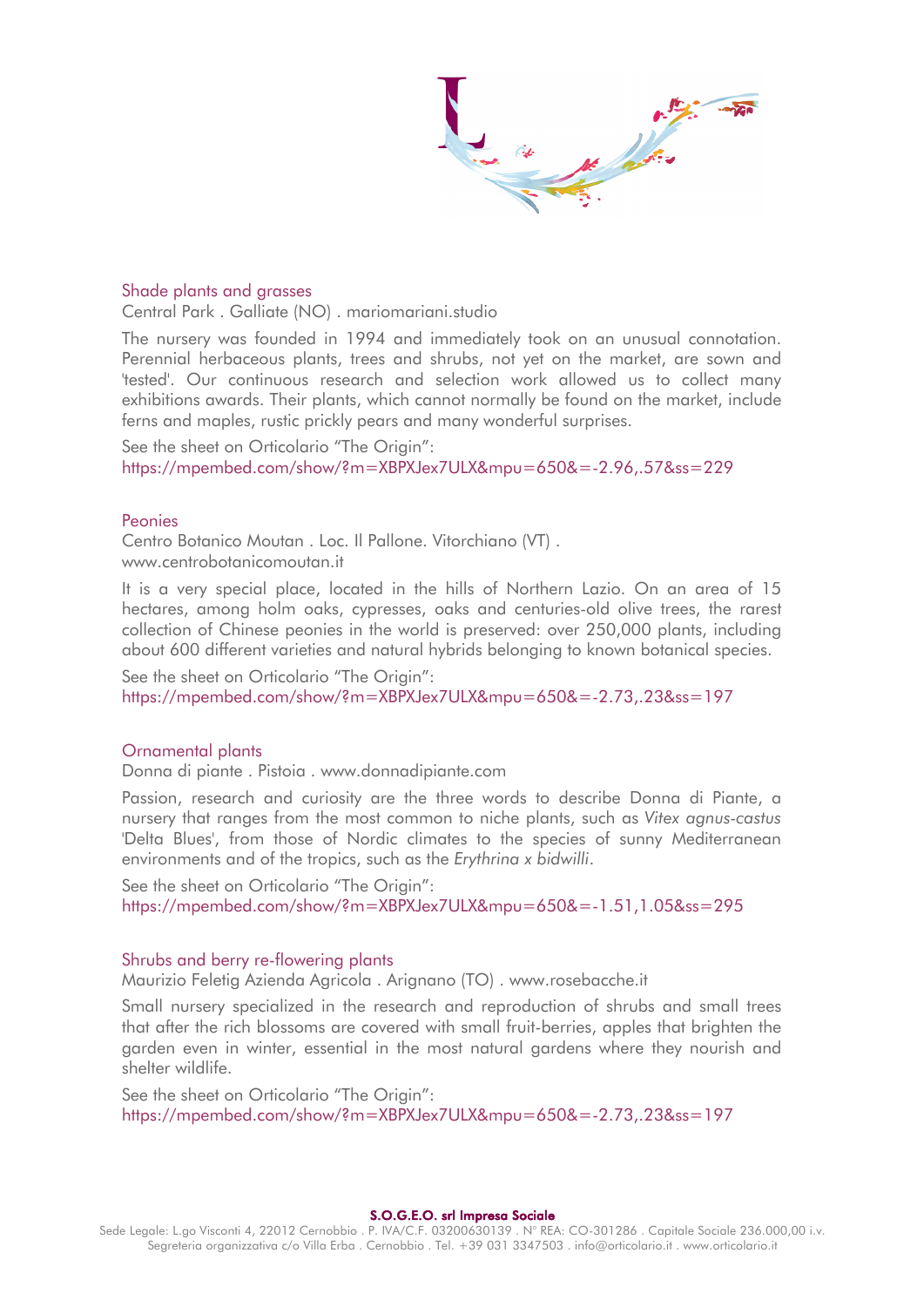# Green walls

Green Design – Inthegarden . Casalpusterlengo (LO) . www.inthegarden.it

Green Design and Inthegarden create installations and green walls with lichens, mosses and stabilized plants tailored to each type of space. Their projects express suggestive atmospheres: the elegance of aluminum and the expert use of light enhance the most refined environments.

Watch the video on Orticolario "The Origin": https://mpembed.com/show/?m=XBPXJex7ULX&mpu=650&=-2.78,.34&ss=471

# Design and hydrangeas

I Giardini e le fronde . Serravalle Scrivia (AL) . www.igiardinielefronde.it

A nursery-garden that does not simply sell plants, but offers a service starting from the design to the creation of gardens where expertise and creativity are combined with the needs of customers, with particular attention to the use of organic solutions. They produce garden plants and their *Hydrangea* collection is enriched with new varieties every year.

See the sheet on Orticolario "The Origin": https://mpembed.com/show/?m=XBPXJex7ULX&mpu=650&=-2.96,.57&ss=229

#### Perennial herbaceous and grasses

Il Peccato Vegetale . Usmate Velate (MB) . www.ilpeccatovegetale.it

They grow perennial herbaceous plants, grasses, *Cistus* and *Ceanothus*. The twenty-year passion pushes the nursery to constantly look for new species and varieties. They also provide home deliveries and mail order sales throughout Italy. Worth mentioning is a splendid evergreen *Carex* 'Ribbon Falls' grass with long ribbon-like leaves for the garden, but also in pots if you want a long cascade.

See the sheet on Orticolario "The Origin": https://mpembed.com/show/?m=XBPXJex7ULX&mpu=650&=-.71,-1.13&ss=254

#### Perennial herbaceous

L'Erbaio della Gorra . Casalborgone (TO) . www.gorraonline.it

A nursery where perennial herbaceous plants are collected, integrated into a large experimental garden, where every free space between the areas dedicated to potted plants is densely populated by a varietal profusion of grasses and perennial flowering plants, composing a herbaceous landscape with a wild effect constantly transforming itself over the seasons.

See the sheet on Orticolario "The Origin": https://mpembed.com/show/?m=XBPXJex7ULX&mpu=650&=-1.11,1.36&ss=261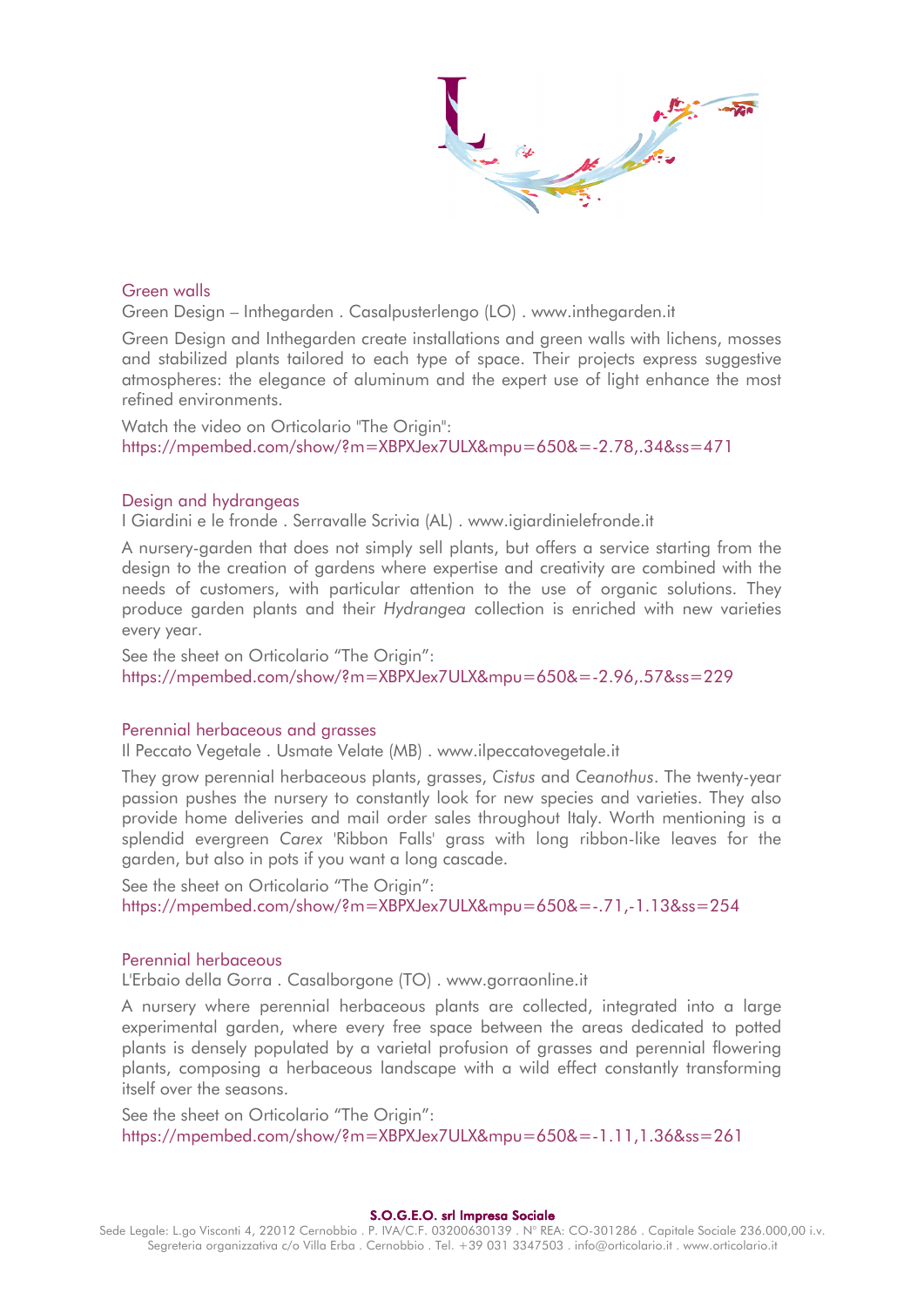$\frac{1}{2}$ 

#### Ancient and unusual fruits

Maioli Enzo Azienda Agricola . Salvaterra (RE) . www.maiolifruttiantichi.it

The ancient fruits of Enzo Maioli: production and sale of over 2000 varieties of ancient and classic fruit plants, ancient untreated vines, unusual and well-being fruits, columnar and dwarf, forest and curious fruits. Potted and bare root plants. Fruits more resistant to disease and requiring less treatment: ideal for the family orchard, garden or terrace.

See the sheet on Orticolario "The Origin": https://mpembed.com/show/?m=XBPXJex7ULX&mpu=650&=-2.13,1.11&ss=267

#### Rare and unusual plants

Oasi Tropicale in Valcuvia . Cuveglio (VA) . eflor.it.vivaivalcuvia

Tropical dream of a preparer pharmacist with a passion for the cultivation of medicinal and fruit, exotic and native plants. Specialized in rare and unusual, medicinal, tropical, fruit and flowering plants. Wide range of *Plumerias* (frangipani). Visits by appointment of the tropical garden and the greenhouse.

See the sheet on Orticolario "The Origin": https://mpembed.com/show/?m=XBPXJex7ULX&mpu=650&=-.71,-1.13&ss=254

# Bonsai

R&L Creative Bonsai . Andorno Micca (BI) . www.facebook.com/rlcreativebonsai

It was created by two friends who, in their free time, entered the mysterious world of bonsai. Eight years of hard work for a rich collection: from Kyohime maples, with strong autumn colours, Wilson's pink dwarf, pink coloured, almost fluorescent, to red, white, black Japanese pines, ... The nursery, with ideal climates and growing conditions, is surrounded by nature, far from the buzz of the city.

Watch the video on Orticolario "The Origin": https://mpembed.com/show/?m=XBPXJex7ULX&mpu=650&=-2.13,1.11&ss=267

#### Rare carnivorous plants

Daniele Righetti . Milano . www.facebook.com/daniele.righetti.39

Rare collectors' carnivorous plants of the genera *Sarracenia, Dioanea, Sundew, Neperthes, Cephalotus*. Unusual marsh plants (ferns, orchids) accompanying carnivorous plants (from the same environments). Cold-resistant cacti, aquatic plants and *Irises.*

See the sheet on Orticolario "The Origin": https://mpembed.com/show/?m=XBPXJex7ULX&mpu=650&=-1.1,-1.04&ss=332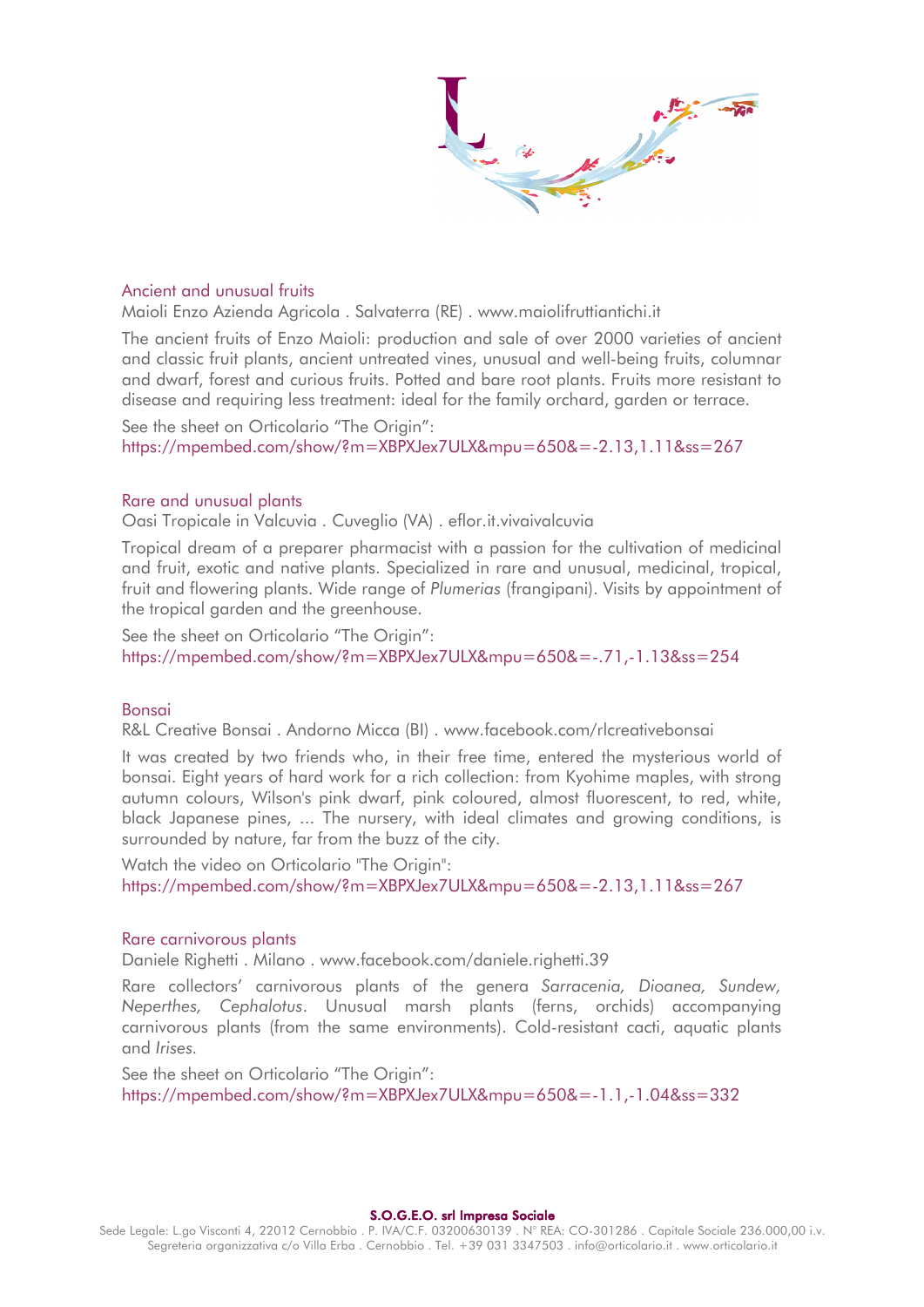# Garlic

Semper Allium . Caraglio (CN) . www.agliodicaraglio.it

The home of the prized Caraglio Historic Garlic, White Garlic and Black Garlic. They grow according to the rules of organic farming and nature; with fresh bulbs they produce fermented Black Garlic with a delicate flavour similar to licorice, balsamic vinegar and dried plum. With the White Garlic they make both the Ricotta-based Garlic Cream and a delicate Aglietto Pesto without basil.

See the sheet on Orticolario "The Origin": https://mpembed.com/show/?m=XBPXJex7ULX&mpu=650&=-2.97,.82&ss=457

#### **Hydrangeas**

Tara Vivai . Bolsena (VT) . www.ortensiahydrangea.it

They produce their collections on the shores of Lake Bolsena and are known for the large collection of *Hydrangea* which were then joined by the collections of *Magnolia, Calycanthus* and *Sinocalycanthus.* Among the recent news: *Stirax* and other small collections of rare plants and novelties from the world market.

See the sheet on Orticolario "The Origin": https://mpembed.com/show/?m=XBPXJex7ULX&mpu=650&=-.71,-1.13&ss=254

#### Tillandsie

Tillandsia di Michieli Floricoltura . Vescovana (PD) . https://shop.tillandsia.it/it/

Tillandsias, tropical plants, perennials, with exotic coloured flowering are capable of seducing you thanks to their great decorative value and their beauty. The quality, quantity and size of the plants, together with the service and continuous availability throughout the year, are the distinguishing characteristics of Michieli Floricoltura in the European market.

See the sheet on Orticolario "The Origin": https://mpembed.com/show/?m=XBPXJex7ULX&mpu=650&=-2.71,1.27&ss=340

#### Citrus fruits in pots

Oscar Tintori Vivai . Pescia (PT) . www.oscartintori.it

The company, of Tuscan tradition, has been dedicated to the cultivation of citrus fruits in pots for three generations. Over the years they collected more than 500 varieties from all over the world, many of which are gathered in the Hesperidarium, a botanical path full of scents and colours. The nursery offers products and services for the care of citrus fruits, such as the thermal scarf or fertilizations based on Nitrogen, Phosphorus, Potassium and microelements.

See the sheet on Orticolario "The Origin": https://mpembed.com/show/?m=XBPXJex7ULX&mpu=650&=-.37,.41&ss=186